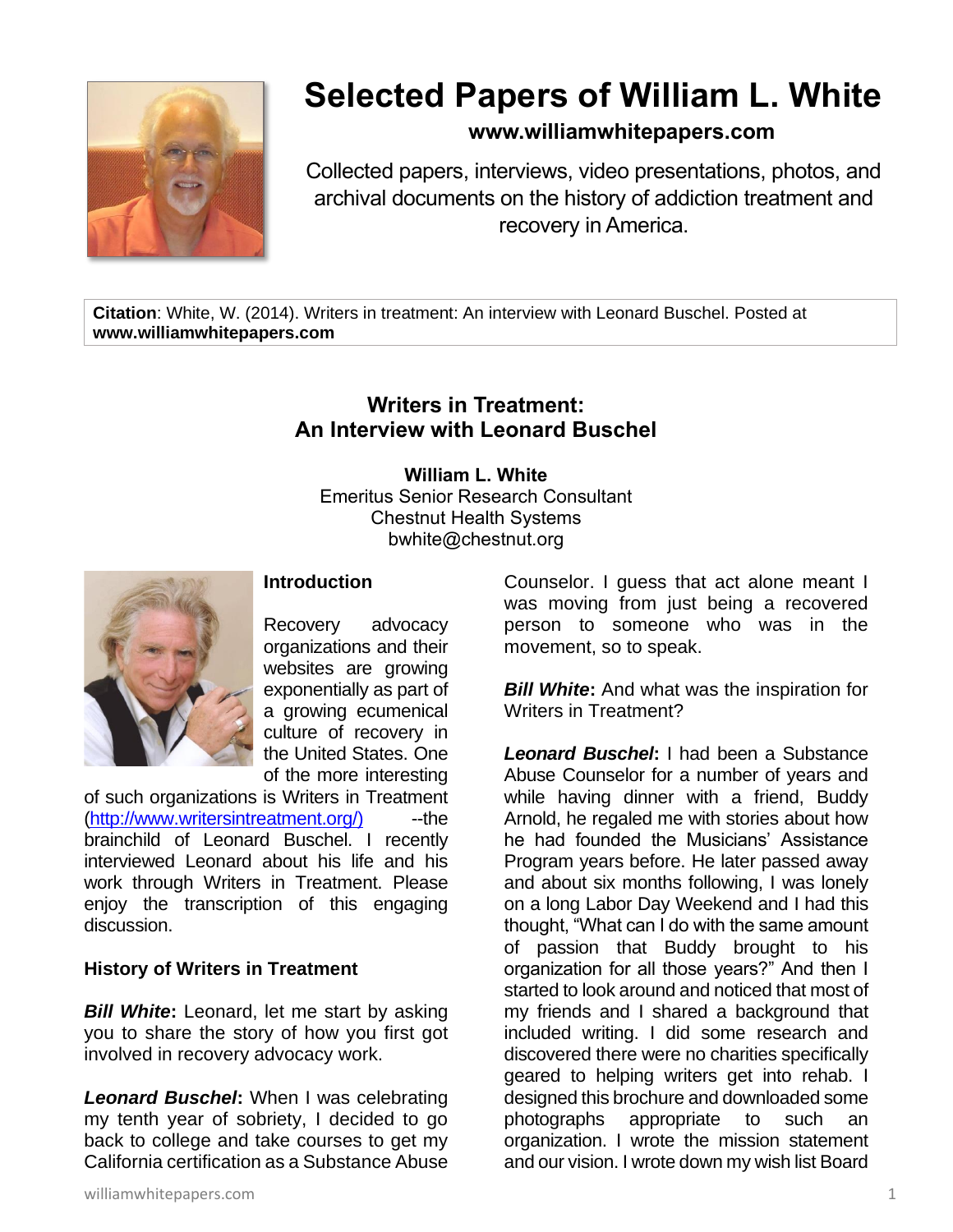of Directors; the functions of the organization, and I had it printed up. In other words, I acted "as if." I only had ten color Xeroxes printed and went back east and showed them to a few notable people. I asked them, "If this organization existed, would you be supportive?" They read it and said, "Yes, this looks like a viable cause." I then went to a nonprofit tax attorney in Los Angeles and said, "Please read this and tell me if we're even in the ballpark." He read it and he says, "This is good just as it stands. I definitely think you have a viable idea here." That was about fiveand-a-half years ago [2008]. So it was with the idea of wanting to help people in the writing industry, not just writers, but anybody who makes their living off the written word, that this all started. It could be a proofreader, an editor or an ad copy guy. Recently, we've expanded our reach, not to just help people in the writing industry, but individuals in general. We have a fund for women called the Jewelle Sturm Memorial Scholarship Fund. She volunteered at our first film festival in 2008 and really helped the organization before tragically dying of an accidental drug overdose.

*Bill White:* Is there something in writing itself that raises the risks of addiction?

*Leonard Buschel*: Writing can be a very lonely and stressful profession and because of that isolation, writers can get further advanced in their addiction, more so than other professionals who work in bands, groups, teams. It can be a while before people notice you have a problem and need to seek help.

*Bill White***:** Yes, there's even this romantic image of the heavy drinking and drug-using creative genius whose writing springs from deep waters.

*Leonard Buschel***:** Right and that's a fallacy.

#### **Reel Recovery Film Festival**

*Bill White***:** To promote Writers in Treatment, you started the Reel Recovery Film Festival. Could you describe a bit about its history?

*Leonard Buschel***:** Well, we started in Los Angeles five years ago where we showed the great classics, *Days of Wine and Roses*, *Lost Weekend, Barfly*, *Sid and Nancy and Less Than Zero*. Our first feature ever of the whole film festival was *Permanent Midnight*  written by Jerry Stahl and starring Ben Stiller. The two of them did a half-hour interview with each other about the films on the stage after each showing. It was just fascinating for everybody, so we stuck with classics the first year.

This all started from the fact that, when I had two years sober, I went to see the movie, *Leaving Las Vegas*. I went alone to a matinee somewhere up in Mill Valley, CA. I'm sure most of your audience would be familiar with the outcome. It's a true story, based on a real writer who goes to Las Vegas to basically drink himself to death. And one of the great lines from the film is, when the woman that he's befriended asks him, "Why are you trying to kill yourself?" and he responds, "I *had* a good reason but I forget what it was." He'd been jilted by life, but then the alcohol became his sole muse and his sole higher power and you watch him die a horribly, entertaining death.

For some reason, the movie made me want to drink again. And I was really comfortable in my sobriety at that time and the movie just had this effect on me, which was uncomfortable and a little scary. I went right from the theater to a local Alano Club, just to sit there and wait for the next meeting because, as much as the movie was showing this horrible and brutal suicide through alcohol, there was some romance to it. And some joie de vivre and some absolutely joyful living on the edge. And it made me want to have a drink. So, I went to a meeting and shared about it and then it was over. I thought, "God, I hope newcomers don't go to see this alone." So when we produce a film festival, we encourage rehabs and sober living to bring groups of clients to witness their own lives being played in the big screen. We have a clinician, the filmmaker, either someone from the film or someone who's a psychologist or an addictions counselor who can do a miniprocess group with the audience afterwards.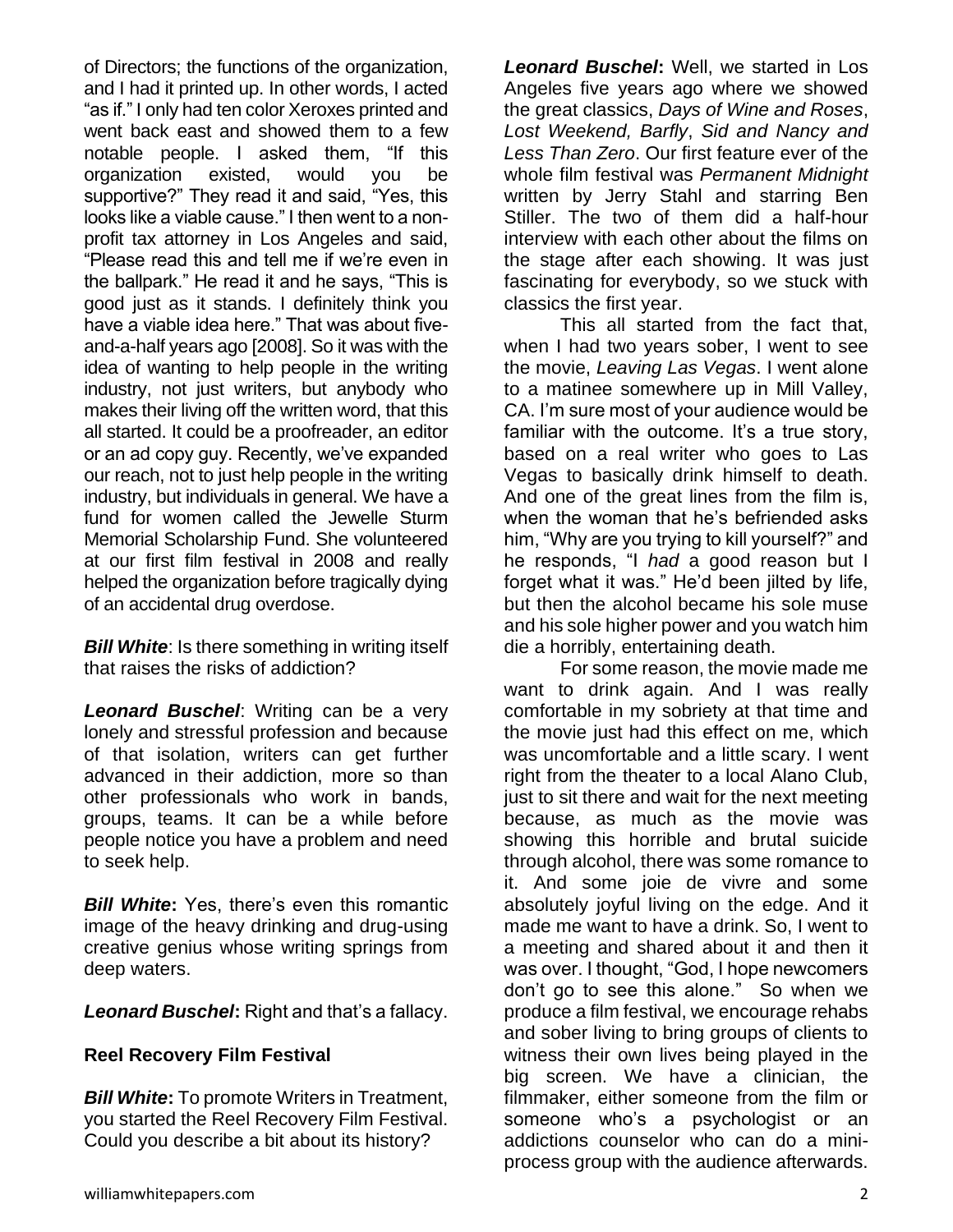We never just show a film and then send people home. We just don't show films; we show films and talk about them. We refuse to show exploitive material such as reality TV shows like Intervention or Celebrity Rehab. Thankfully, in the last six years, more and more films about the trials, tribulations and rewards of a clean and sober life are being made and submitted to our advisory board. I started the film festival with the realization, that as the cost of pro-quality, filmmaking equipment was dropping as fast as the IQ of a crack-head. Anyone with an idea, some friends and some chutzpah could make a quality picture.

*Bill White*: It sounds like this interesting mix of art, community therapy, community education and fund-raising.

*Leonard Buschel***:** Yes and now in California, we're authorized to give out continuing education units to counselors and therapists.

*Bill White***:** Now, is one of the functions of the film festival to raise money to support the organization?

*Leonard Buschel***:** It was originally a fundraiser, but there is only so much money you can raise by selling tickets at five dollars apiece. It serves more to raise our organization's profile and to reduce the stigma of addiction, and to provide a place for people to connect outside the rooms. We do get sponsors, mostly from reputable treatment centers. We haven't been able to get funding outside the treatment industry but we're always trying because we know that any organization that ingratiates itself to people in recovery will have customers for life.

*Bill White***:** Does that funding also extend to the larger organization? I'm curious how Writers in Treatment is funded.

*Leonard Buschel***:** From small personal donations and through the Film Festival. We have one other signature event that we do every year at the Skirball Cultural Center in Los Angeles where we give an award to a high-profile individual who's written a

memoir about their addiction and recovery. That started with Christopher Lawford five years ago. Then we gave an award to Academy Award-Winner Lou Gossett, Jr., who has a terrific memoir about his journey. Three years ago, astronaut Buzz Aldrin accepted the award. He has a terrific book about his depression and alcoholism after he went to the moon. In 2013, Robert Downey, Jr. presented the award to John Taylor, the co-founder and bass player of Duran Duran, wrote a book called, *In the Pleasure Groove.* It is very inspiring, and we got over 360 people at the Skirball. Last year, we honored *Upper Cut*, by Los Angeles AA icon and celebrity hairdresser, Carrie White. These events are not like an awards dinner where people sit around at tables and eat rubber chicken. There is a 90- minute networking buffet, and then everyone files into a stateof-the-art theater where people perform and sing and laugh; we have great comedians, Bobcat Goldthwaite, Barry Diamond and Alonzo Bodden.

**Bill White:** Now, is this what you referred to as the Festival of Laughs?

*Leonard Buschel***:** Well, the first name was Festival of Laughs, which was part of the Experience, Strength and Health Award. That first year we did it at Christmas time but have since done it each year in February.

*Bill White:* Are there other activities that you think are important for people to understand about Writers in Treatment?

*Leonard Buschel***:** Well, our main function is to help people suffering from alcohol and drug addiction get into treatment. We've had an incredible track record with those we have supported going to treatment, who have since stayed in recovery. It's because people have to take the initiative to pick up the phone and call us and that usually happens when they have done the math and the ledger says, "Keep on using and you're going to have nothing left; get sober and at least you'll have your wits about you." We're not an intervention company, which is not to say that some interventions aren't life-saving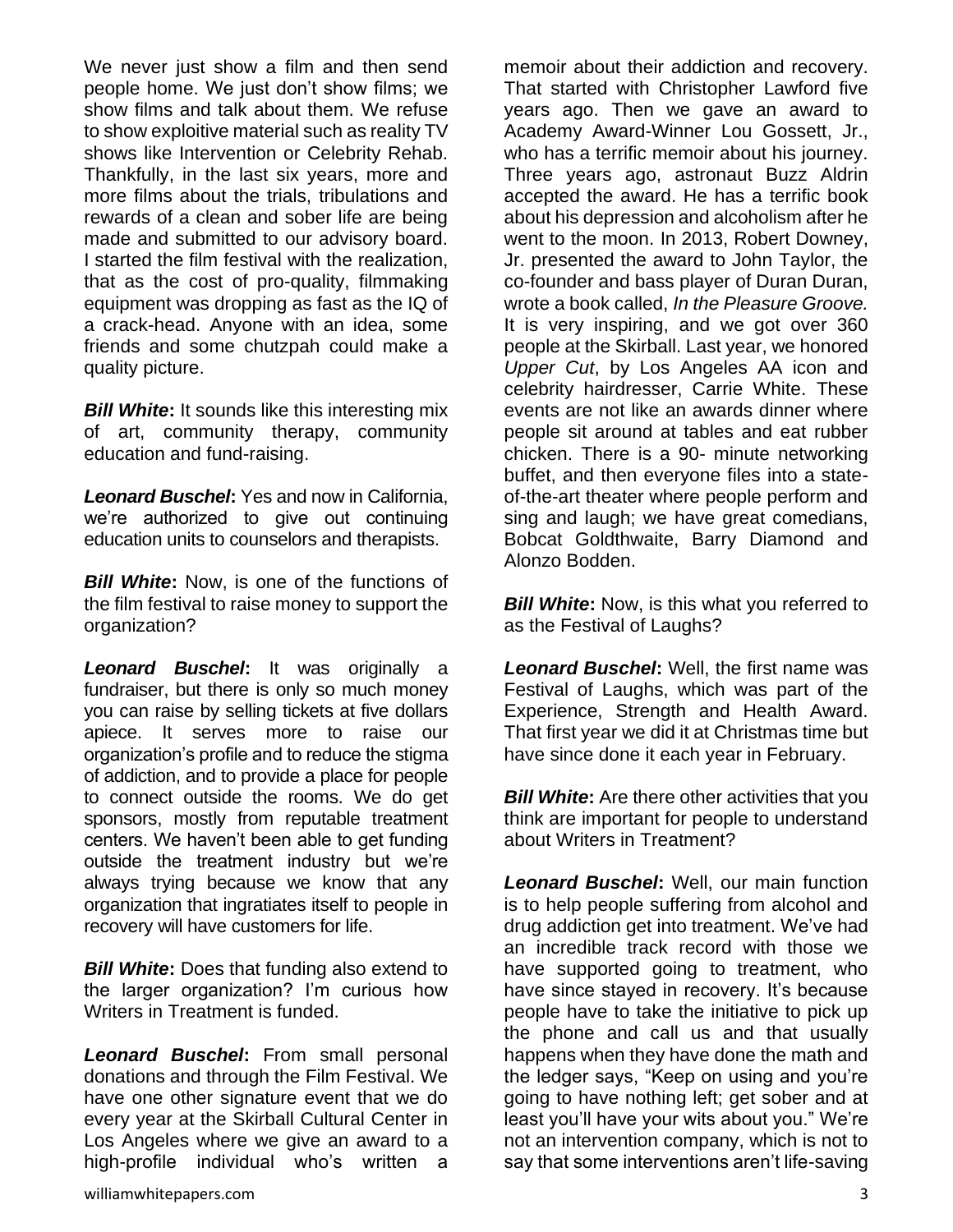and work really well. By the time people hear of us, they're ready. It's the old cliché of when you walk towards God, God runs toward you. The motivation makes a big difference.

The events that provide the funds to do this are fantastic because they bring people together in a social, cultural setting to see good films and experience honest conversations about the disease and about different pathways of recovery from the disease. We show great documentaries that are really well done. I'm very proud of all of the filmmakers that have submitted films to us. I'm grateful for the people in studios who license us to use their films when they don't come directly to us--films like, *Flight*, *Shame*, and a new film, *Thanks for Sharing* that starred Gwyneth Paltrow and Mark Ruffalo. It's a great film about recovery, one of the best. The actor, Joey Pantoliano, has a great film on bi-polarism that we've shown in several cities. The gentleman, who ran for governor of Illinois, Tio Hardiman, before he got into politics, was a local advocate for stopping violent crime and gang violence. He made a great movie called *The Death of an Addict* and by *The Death of an Addict*, it means the death of the addict in him. He saw the addict in him needed to die in order for his own life to go on. That's a great film. Tio and his organization, Violence Interrupters, are now our partners in producing our first Chicago REEL Recovery Film Festival. I could go on and on. Paul Williams just had a fabulous movie last year called, *Still Alive* that covers a lot of his musical writing career and his recovery. And, of course, Russell Brand has a terrific 59-minute film that we show called, *Addiction to Recovery*. It's also about his relationship with Amy Winehouse. The other one we liked was *Behind the Orange Curtain*, a terrific, professionallymade documentary about the epidemic of young people dying in Orange County of prescription drug medications. Oddly, the people dying in Orange are not the rebels and the stoners, but the jocks, the athletes because who were injured and immediately put on painkillers by the medical cartel. Suddenly, they're taking Oxycontin or Percodan and they're feeling better than

*Bill White:* Describe the kind of help you provide to get people into treatment.

*Leonard Buschel***:** We financially support at least six people, per year, through residential and IOP treatment, sometimes by paying all associated costs. That's our primary function – to get people, who can't afford it, into treatment. We also help people with the other collateral costs of getting sober. If someone in recovery needs support or assistance, we always try to lend a helpful hand in any way possible.

**Bill White:** What is the biggest challenge you've faced in this work?

*Leonard Buschel***:** I can talk about challenges on two levels. The first is the challenge faced as a fundraiser getting support from the business community outside the rehabilitation world. That's been difficult. People don't want their organizations to be associated with the issue of addiction so getting sponsors for events can be difficult and even some who will contribute don't want their name on our materials. When I approached the head of O'Doul's, the non-alcoholic beer, "We're doing a recovery film festival. Would you like to sponsor it?" And he said, "We would never sponsor any organization that ever implied that anybody ever had a problem with alcohol." And I said, "Gee, there's a lot of your market here." And he responded, "Yeah, we know that but that's not who we ever claim we're trying to market to." It's sort of guilt by association. We do get some corporate support, often when one of their leaders is in recovery. I can go to Hazelden, who's always been a big supporter, New Directions for Women and places like Pasadena Recovery Center, Balboa Horizons and the Caron Foundation in New York. But they're not the Hilton, Kia, Subways, Macy's, McDonald's or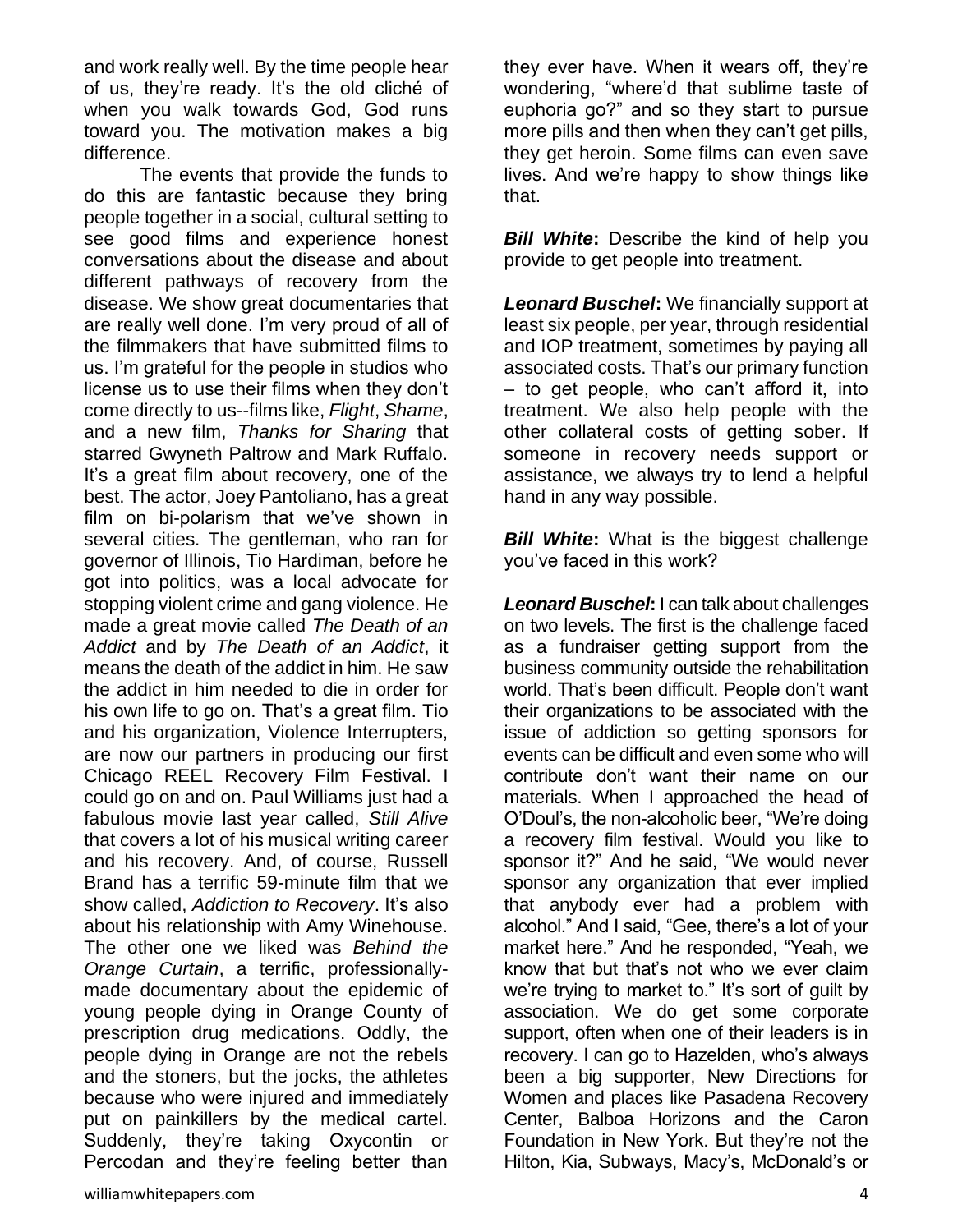the Starbucks whose support we would like to have.

The other challenge is finding programs that can help those we send maintain long-term recovery—to give them the tools to make the decisions to change their lives. It's a challenge to find programs that can provide the constant attention, constant groups, constant activities, and good education in a safe, recoverysupportive environment. Some facilities are afraid to let people have emotional experiences. Some places don't want to pay clinical staff to be working all the time, so there's a lot of free time. I've worked in some facilities where there was almost as much free time as there was program time. Here's my favorite analogy about how a treatment center can be seen: I don't know if you like trains, but the train depots have what they call train tables where the train will ride onto a roundhouse. And then the roundhouse will rotate so the locomotive will be pointed in another direction. So, instead of making a giant U-turn or hitting a wall, the train turns forty-five or ninety degrees and then goes out on another track to a new destination. That's what happened to me in treatment. I pulled in on my own track and I rode away on a new track.

*Bill White:* As you reflect back over these years, what do you personally feel best about from your involvement with Writers in Treatment?

*Leonard Buschel***:** When I get a submission for the Film Festival and I can tell it's not from a professional but from someone who put their heart and soul and created something that I want to show people, I get to call that person and say, "This is Leonard from the Reel Recovery Film Festival. I just wanted to let you know we really like your film and we're going to show it." And people cry. People cry because even though it's this little 45 minute movie, to them, it's been three months or a year of work. That's my favorite moment of all. And these are very special films. The films we select neither condemn nor condescend. We have movies that teach but we don't allow movies that preach. If I can be the purveyor of some important material for groups of people, that's my favorite take on it all.

*Bill White***:** I would guess it's a really different experience for people to come and be with a community of recovering people and see those films as opposed to going alone to see such a film in a mainstream theatre.

*Leonard Buschel***:** It's safer and it's more fun. People in recovery laugh at things that normies don't laugh at. When a tense and embarrassing moment like that comes up, a regular audience would be dreading it. We laugh because we know what the person's going through. It's a very knowing laugh, a sympathetic laugh, a painful laugh. We also produce an event called, "Chasing the Muse."

*Bill White***:** I don't know about that.

*Leonard Buschel***:** It's officially called, "Chasing the Muse…Stone-Cold Sober" and what we've done over the last five years is to get a panel of writers and performers who are in recovery. William Moyers is usually our moderator, sometimes Susan Cheever. The first year we had Kurt Sutter, who created the show, *Sons of Anarchy*. We had Kathy Segal, Mark Ebner, and we had Michelle Huneven, a novelist who covers addiction issues in her books, not as a clinician, but through characters and plot. We also had the great poet, Dan Fante, the first year and they talk about chasing the muse...stone cold sober. We like to have a lot of working creative types in the audience. It started when I heard the rumor that when Eric Clapton got sober, he couldn't pick up his guitar for six months because it was a trigger. He'd never held the guitar without a drink or a joint and he just couldn't play. He just couldn't compose. And I know that sometimes getting out of a rehab, you're like a deer in the headlights. You say, "uh-oh, now what?" You don't just jump back to the piano and you don't just get your pen out and start writing poems again. It takes time for your body and mind to get to a place where you can create again. So, we ask people, "How do you get through the first six months in the desert before the muse comes back?